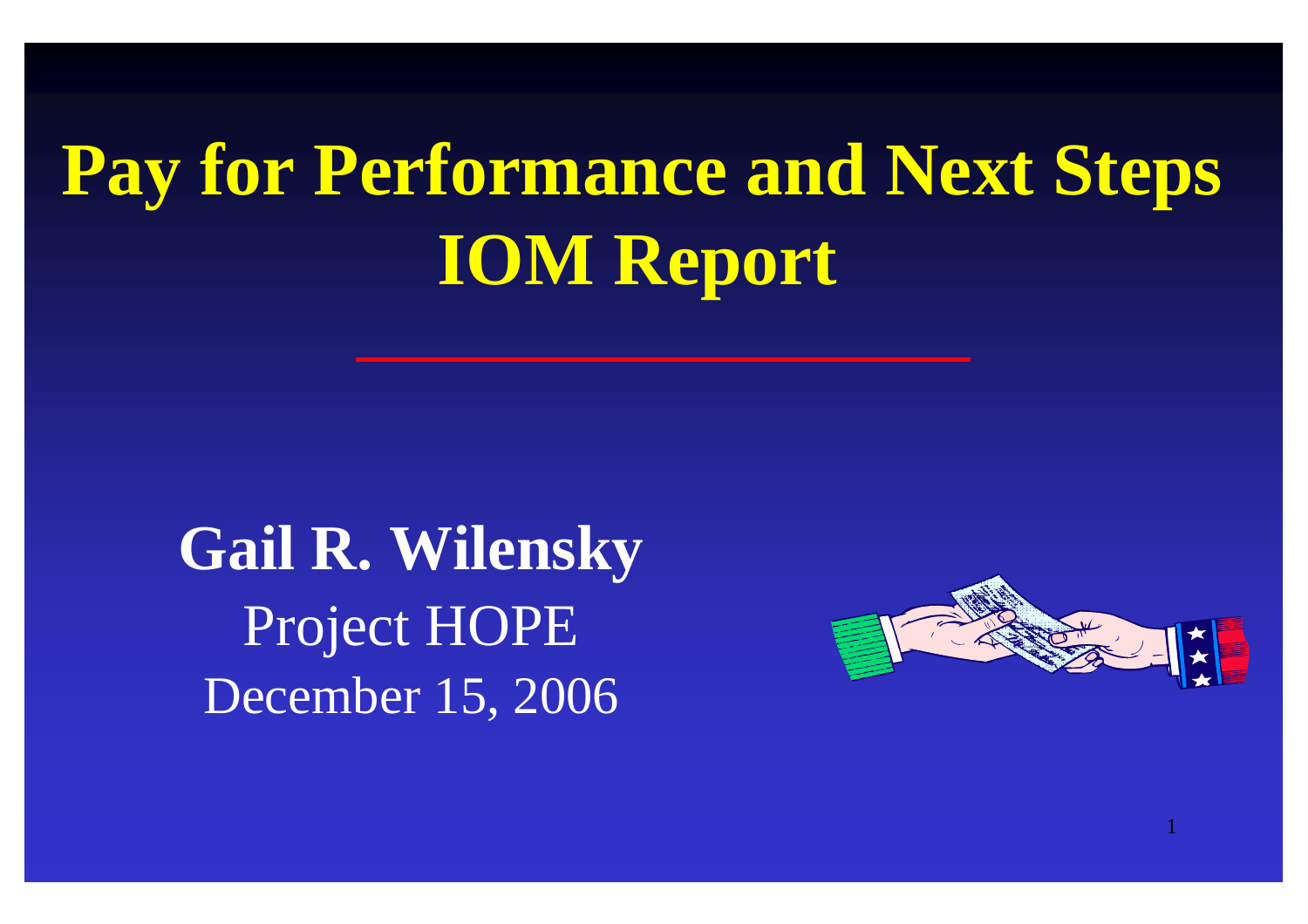# **First Report on Measurement made clear ---**



- "Quality chasm" remains wide; spending high
- $\triangle$  Many obstacles but 1<sup>st</sup> order requirement is --coherent goal-oriented system for assessing/reporting perf.
- ♦ Lots of initiatives but need *Nat'l* system for *Nat'l* goals concern re duplication/inconsistencies
- ♦ Information must be transparent/publicly available
- 2 ◆ Begin w/ "starter set"; move to comprehensive measures need composite measures/shared accountability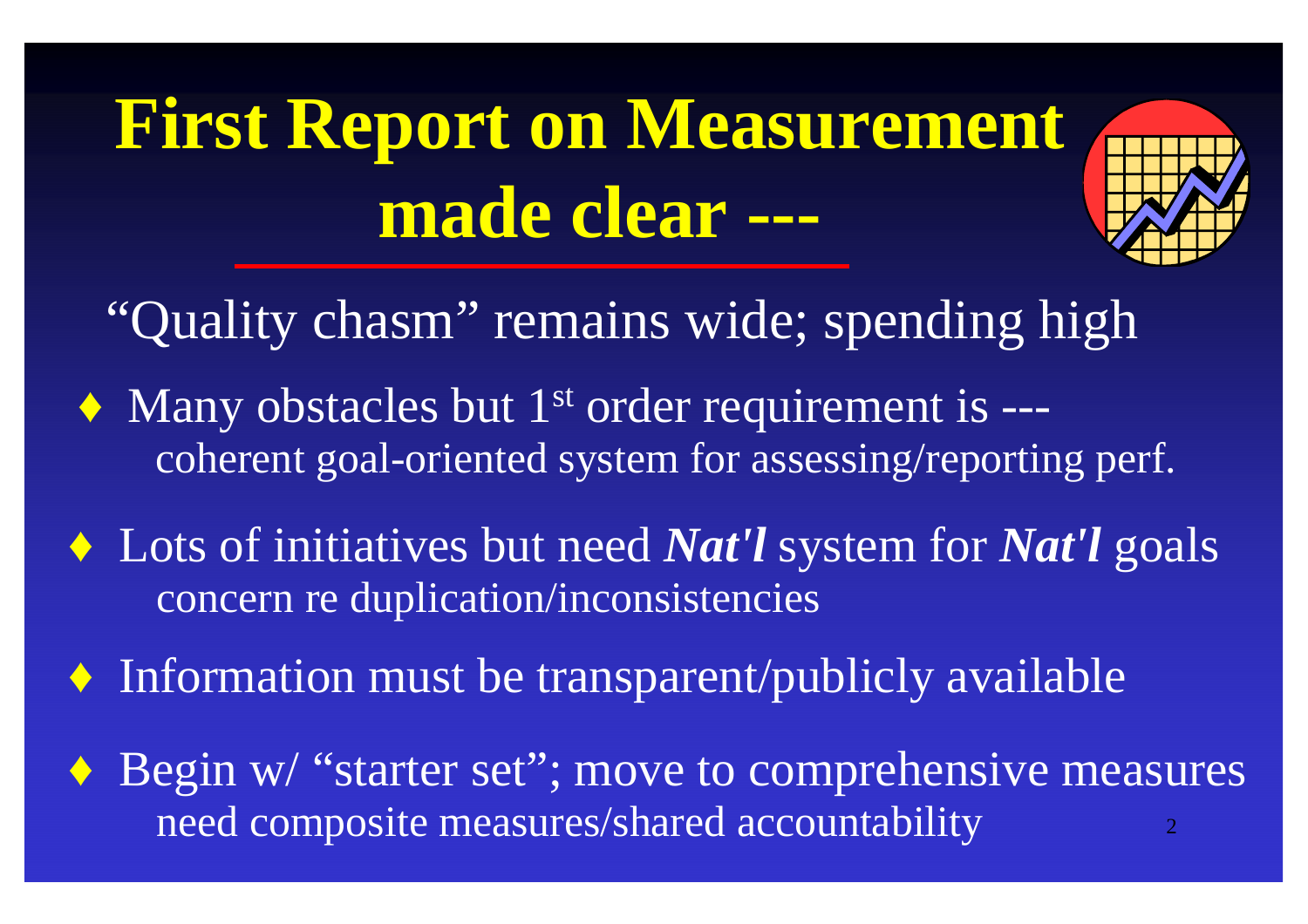#### **3rd IOM Report Released 9/21/06** (Clinical Pathways Series)

#### Key Messages:

- ♦ Broken Medicare payment system
- ♦ P4P a key fix; *not* a *"magic bullet"* ---one of many steps needed
- ♦ Evidence-base for P4P not robust *but* evidence-base for current problem is!
- ♦ Need to encourage high quality, efficient health care
- ♦ Need **"active learning"**

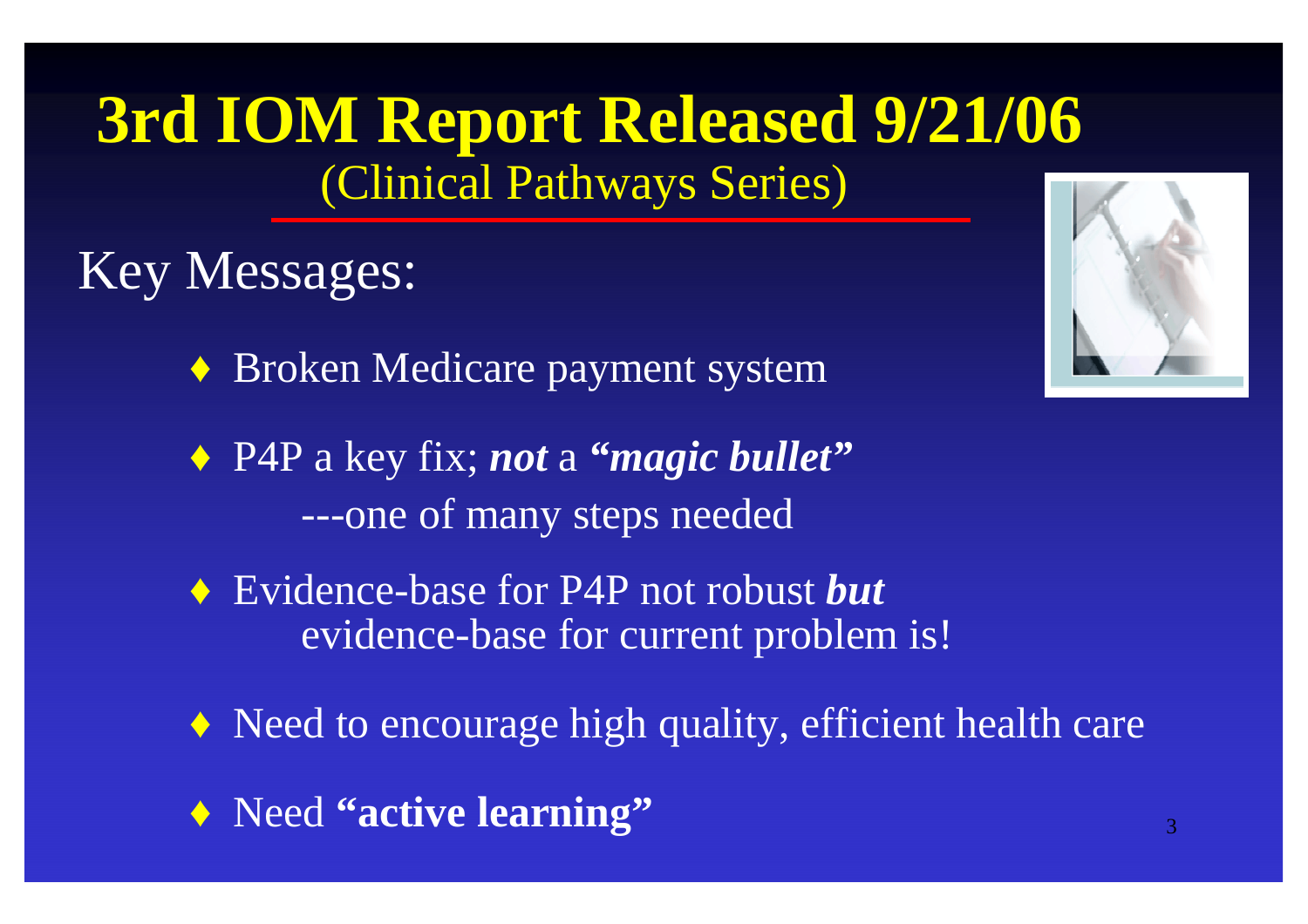### **Major IOM Recommendations**

- ◆ "Phased" Approach
- ♦ Initial funding from existing funds except docs
- ♦ Initially use provider specific funds
- ♦ Over time, move to consolidated pool shared accountability
- ♦ Reward quality, efficiently-provided, patient-centered care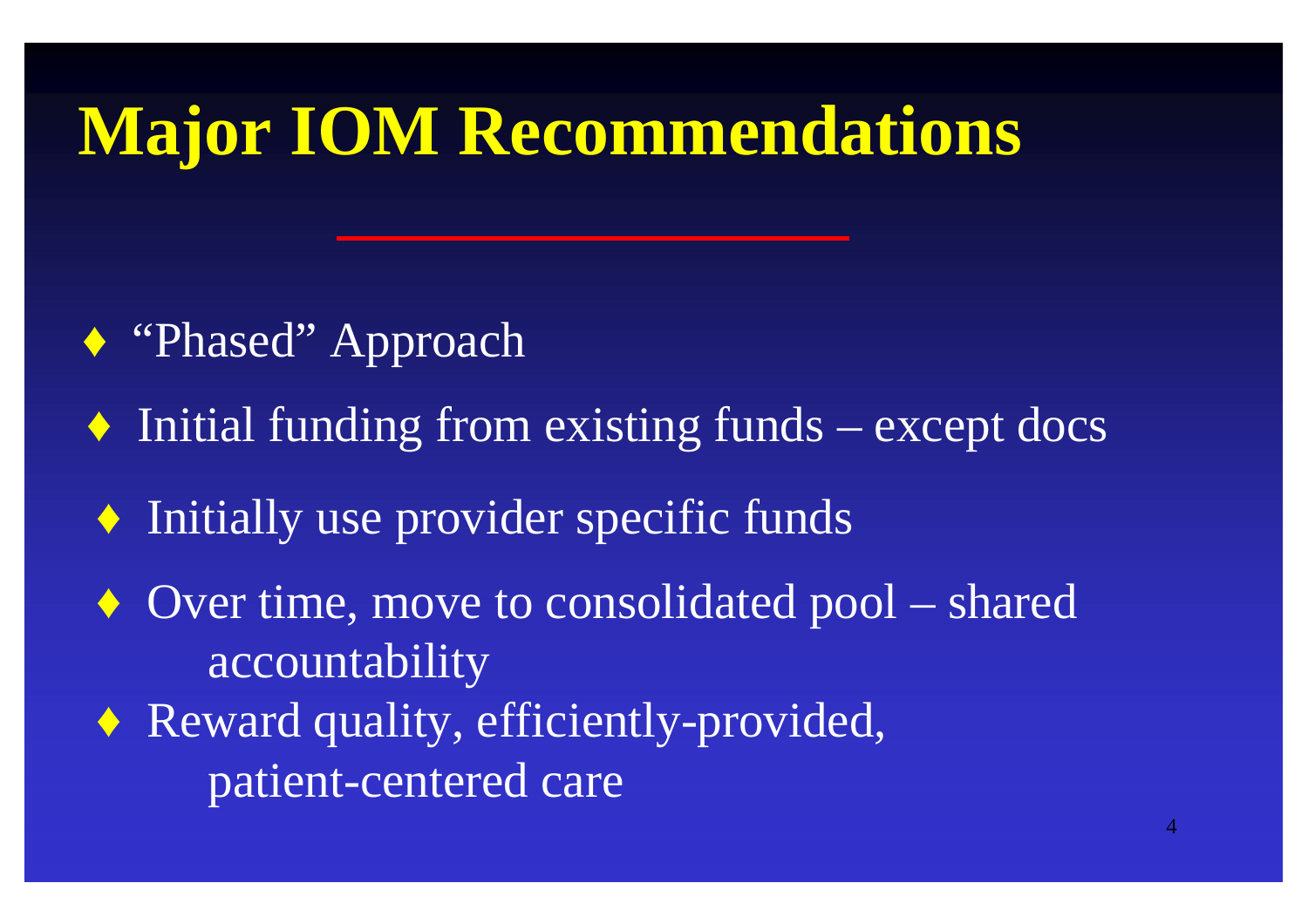### **Major IOM Recommendations (cont.)**

♦ Reward improvement and achievement

- ◆ Start with "Pay for Reporting"
- ♦ Start with narrow measurement sets; move to comprehensive measures
- ♦ Use voluntary approach for physicians initially; reassess in three years
- ♦ Reward care coordinator